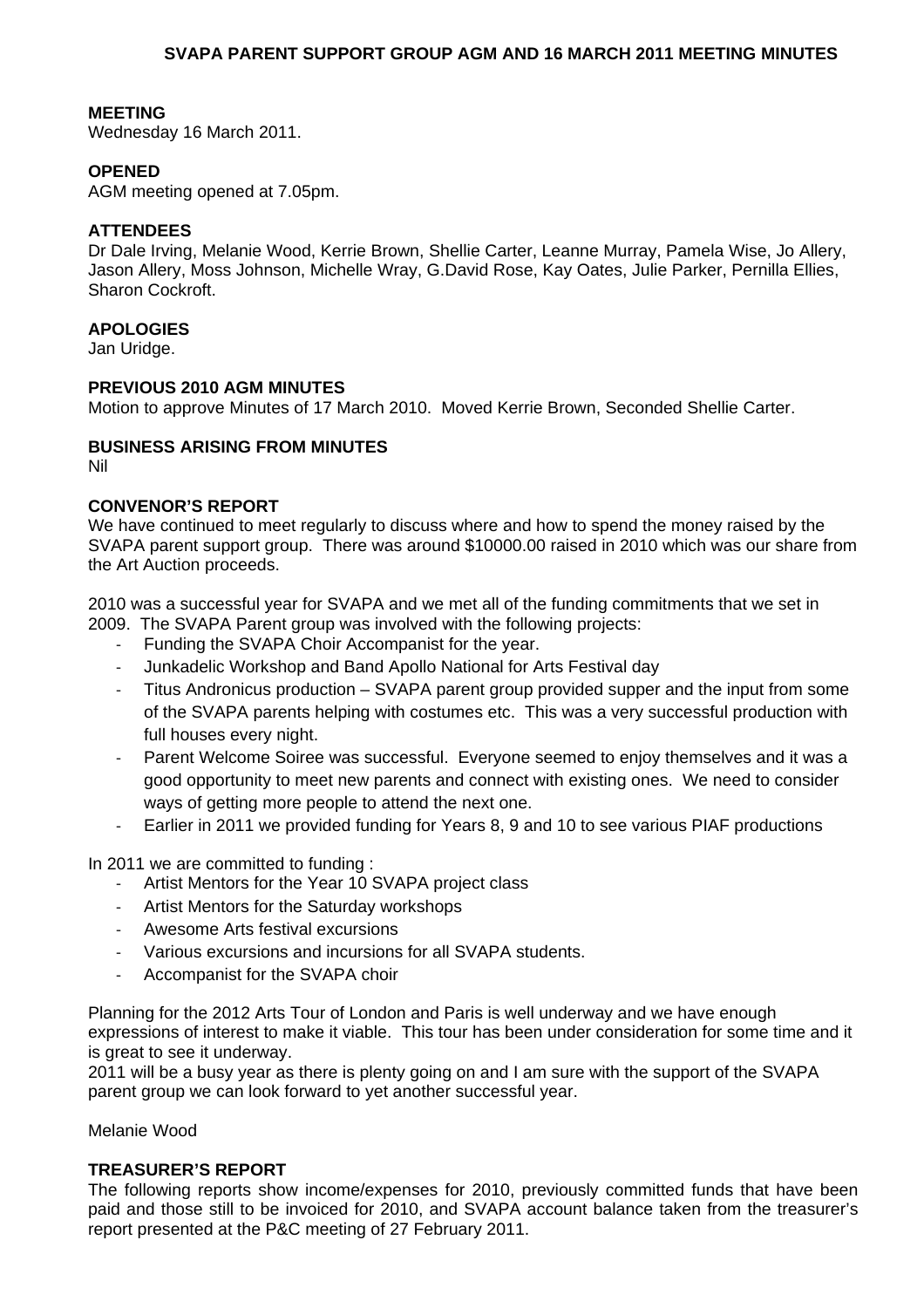| <b>Modiffeowley School High School Petert</b> |           |               |
|-----------------------------------------------|-----------|---------------|
| <b>Income Statement</b><br>For month ending   |           | 31st Dec 2010 |
|                                               |           |               |
|                                               | \$        | \$            |
| <b>Income</b>                                 |           |               |
| Membership Fees and Donations                 |           |               |
| Fundraising - Art Auction                     | 47,874.95 |               |
| Fundraising - Other                           |           |               |
| <b>Interest Income</b>                        | 265.01    |               |
| Reimbursements                                | 500.00    |               |
|                                               |           |               |
|                                               |           |               |
| Other Income                                  |           |               |
|                                               |           | 48,639.96     |
| <b>Expenses</b>                               |           |               |
| <b>SVAPA Projects</b>                         | 8,318.18  |               |
| <b>Art Auction Expenses</b>                   | 27,858.66 |               |
| Art Auction - Music Share                     | 10,466.00 |               |
| <b>Fundraising Expenses</b>                   |           |               |
| Stationery                                    | 9.62      |               |
| <b>Bank Fee</b>                               | 20.45     |               |
|                                               |           |               |
| Other Expense                                 |           |               |
|                                               |           | 46,672.91     |
| Net Income                                    |           | 1,967.05      |
|                                               |           |               |
|                                               |           |               |
|                                               |           |               |
| <b>Balance Sheet 2008</b>                     |           |               |
| 31st Dec 2010<br>As at                        |           |               |

# Mount Lawley Senior High School - P&C Association - SVAPA

As at

**Assets** 17,097.93 **Bank Balance** Term Deposit (613250194778 - Matures 28 March 2010) 5,979.40 117.55 Cash Float 500.00 **Badges** 51.50 Stamps 23,746.38 23,746.38

**Equity** 

Certified as correct

**Treasurer SVAPA** 

President P&C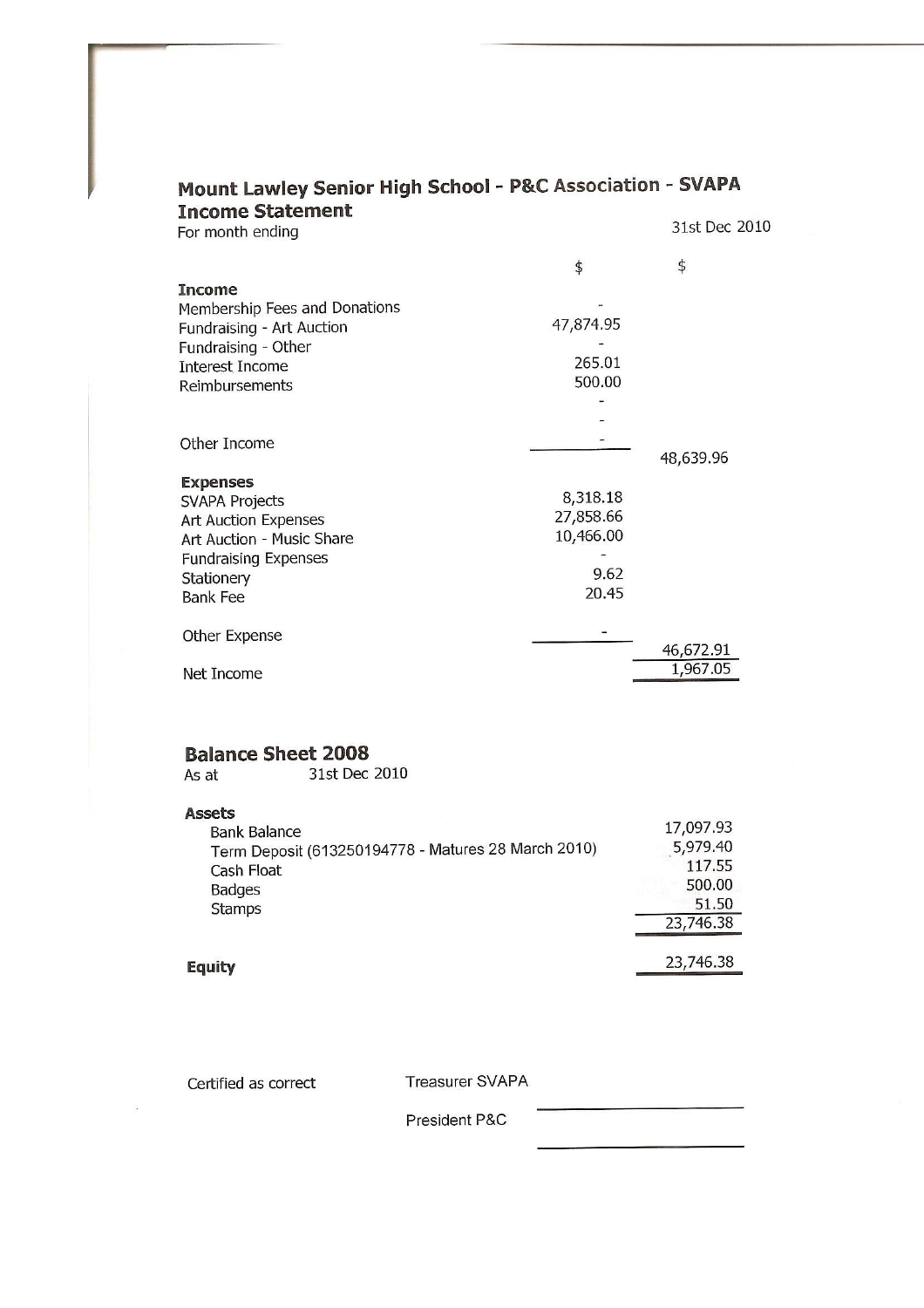|                                           | Mount Lawley Senior High School - P&C Association - SVAPA                   |              |              |             |      |     |     |  |
|-------------------------------------------|-----------------------------------------------------------------------------|--------------|--------------|-------------|------|-----|-----|--|
| 31st Dec 2010                             |                                                                             |              |              |             |      |     |     |  |
|                                           |                                                                             | $\mathbb{S}$ | $\mathbb{S}$ |             |      |     |     |  |
| Bank Balance as per Cash book             |                                                                             |              | 17,007.93    |             |      |     |     |  |
| Less: Deposits yet to be made             |                                                                             |              |              |             |      |     |     |  |
| Deposit No                                |                                                                             |              |              |             |      |     |     |  |
|                                           |                                                                             |              |              |             |      |     |     |  |
|                                           |                                                                             |              |              |             |      |     |     |  |
|                                           |                                                                             |              |              |             |      |     |     |  |
|                                           |                                                                             |              |              |             |      |     |     |  |
|                                           |                                                                             |              |              |             |      |     |     |  |
|                                           |                                                                             |              |              |             |      |     |     |  |
| Add: Unpresented Cheques                  |                                                                             |              |              |             |      |     |     |  |
| Cheque No                                 | 111 Catering Essentials                                                     | 90           |              |             |      |     |     |  |
|                                           |                                                                             |              |              |             |      |     |     |  |
|                                           |                                                                             |              |              |             |      |     |     |  |
|                                           |                                                                             |              |              |             |      |     |     |  |
|                                           |                                                                             |              |              |             |      |     |     |  |
|                                           |                                                                             |              |              |             |      |     |     |  |
|                                           |                                                                             |              |              |             |      |     |     |  |
|                                           |                                                                             |              | 90.00        |             |      |     |     |  |
| Bank Balance as per Cash Book             |                                                                             |              | 17,097.93    |             |      |     |     |  |
| Bank Statement Balance (06 6118 10137482) |                                                                             |              | 17,097.93    |             |      |     |     |  |
|                                           |                                                                             |              |              |             |      |     |     |  |
| Difference                                |                                                                             |              | $\mathbf{r}$ |             |      |     |     |  |
|                                           |                                                                             |              |              |             |      |     |     |  |
|                                           |                                                                             |              |              |             |      |     |     |  |
| Pre Committed:                            |                                                                             |              |              |             |      |     |     |  |
|                                           | 1 [Sep '09] Year 10 SVAPA Initiative<br>2 [Oct '09] Piano Accompanyist 2010 | 3000         |              | 3000        |      |     |     |  |
|                                           | 3 [Nov '09] SVAPA Camp                                                      | 910<br>300   |              | 1600<br>300 | 340  | 350 |     |  |
|                                           | 4 [Feb.'10] PIAF                                                            | 430          |              | 430         | 200  | 100 |     |  |
|                                           | 5 [May '10] Arts Festival-Artist 3 x \$400, Bunnings                        | 4400         |              | 1400        |      | 300 |     |  |
|                                           | 6 [Mar & May '10] Junkadelie                                                | $\Theta$     |              | 1000        | 1000 |     |     |  |
|                                           | 7 [June & Sep '10] Awesome 2010                                             | $-100$       |              | 1300        | 640  | 760 |     |  |
|                                           | 8 [June & Sep '10] Shakespeare, xfer to Sat WShe                            | 250          |              | 650         |      |     | 400 |  |
|                                           | 9 [Aug '10] Saturday Workshops<br>10 [Sep '10] Duckhouse - devising w'shop  | 600          |              | 1500        | 450  | 450 |     |  |
|                                           | 11 [Nov '10] PIAF Excursions Yrs 8, 9, 10                                   | 1500<br>2000 |              | 1500        |      |     |     |  |
|                                           | 12 [Nov '10] Duckhouse facilitator for Odyssey                              | 500          |              |             |      |     |     |  |
|                                           | 13 [Nov '10] SVAPA Award and Graduation                                     | 500          |              |             |      |     |     |  |
|                                           |                                                                             |              |              |             |      |     |     |  |
|                                           | 14                                                                          |              |              |             |      |     |     |  |
|                                           | 15                                                                          |              | 4,500.00     | 1500        |      |     |     |  |

# **TREASAURER'S REPORT SVAPA ACCOUNT BALANCE PRESENTED TO P&C MEETING 27/2/2011**

| $\bullet$ SVAPA $(3)$ |                                     | \$17,062.05 |       |          |
|-----------------------|-------------------------------------|-------------|-------|----------|
|                       | ADD DEPOSIT                         |             |       |          |
|                       | LESS CHEQUES<br>o Misc              |             |       |          |
|                       | LESS (COMMITTED)<br><b>PROJECTS</b> |             | 4.500 | \$12,562 |

- 1. Term Deposits:
	- $\blacktriangleright$  SVAPA : \$6,033.36 to 28<sup>TH</sup> DEC 2010 @ 5.4%.

Treasurer's report was accepted. Moved Melanie Wood, Seconded Kerrie Brown.

David has reviewed committed funds from previous years and some came in under budget. This money will be used for commitments planned in 2011.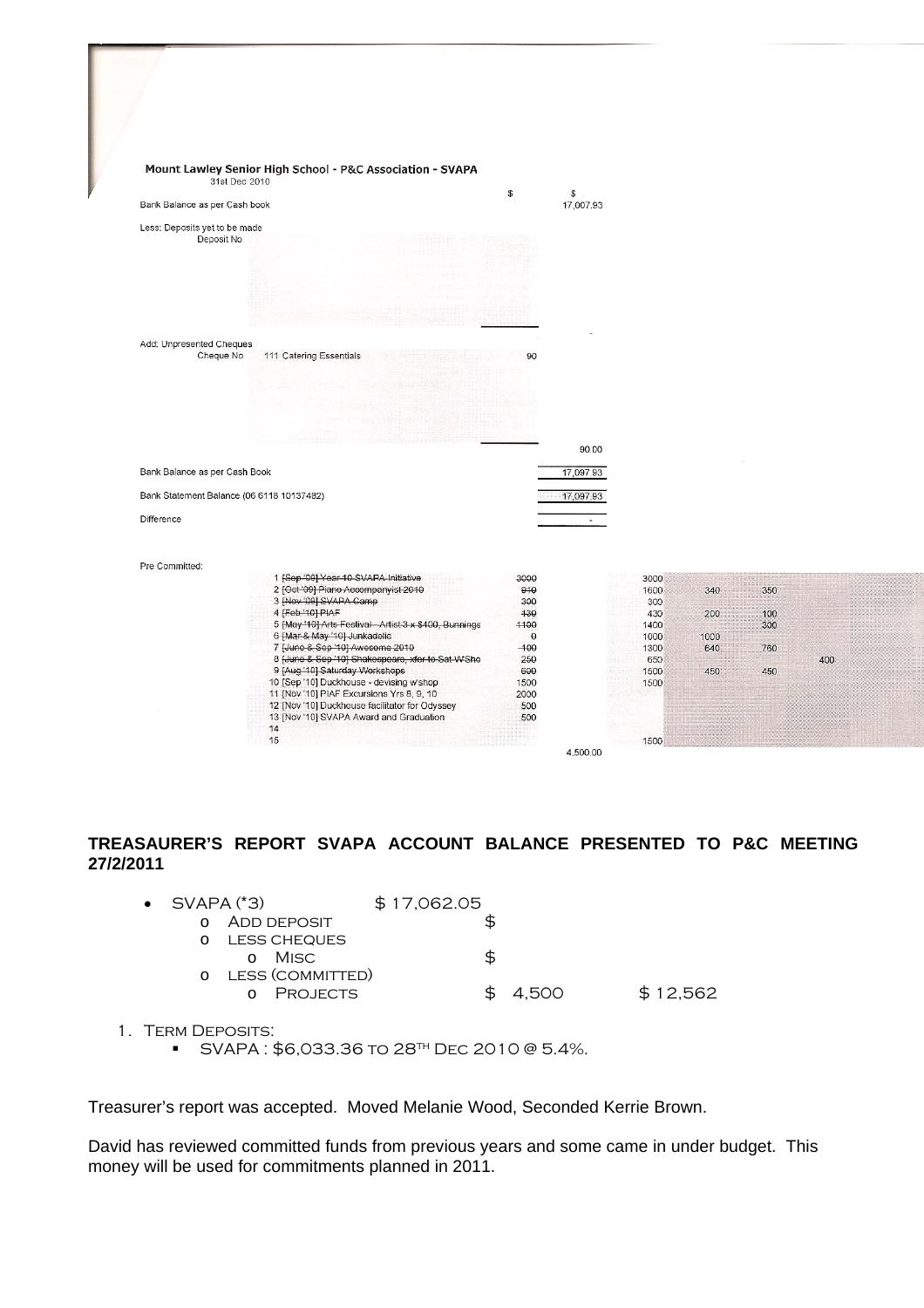## **ELECTION OF NEW COMMITTEE FOR 2011**

All positions declared vacant for 2011.

New committee for 2011

| Convenor               | Melanie Wood  | Moved Sharon Cockroft, Seconded Kerrie Brown |
|------------------------|---------------|----------------------------------------------|
| <b>Shadow Convenor</b> | Julie Parker  | Moved Kerrie Brown, Seconded Sharon Cockroft |
| Secretary              | Michelle Wray | Moved Sharon Cockroft, Seconded Kerrie Brown |
| Treasurer              | G. David Rose | Moved Sharon Cockroft, Seconded Moss Johnson |

All positions were passed unanimously.

#### **GOALS FOR 2011**

- 1. Continue to fundraise with Art Auction as main focus.
- 2. Encourage/plan activities for SVAPA parent interaction possible PIAF parent outing next year.
- 3. Art/Music tour to London and Paris to take place next year with 25 expressions of interest.

## **CLOSED**

Meeting closed at 7.29pm.

## **OPENED**

General meeting opened at 7.30pm.

# **ATTENDEES**

As per AGM

## **APOLOGIES**

As per AGM

# **PREVIOUS MINUTES**

Motion to approve Minutes of 16 February 2011. Moved Melanie Wood, Seconded Kerrie Brown.

## **BUSINESS ARISING FROM MINUTES**

Martin Meader has agreed to conduct the SVAPA Choir until the end of term 1.

## **REPORT FROM HoLA: ARTS, DR DALE IRVING**

- 1. Supplement appearing in the West Australian on specialist programs and SVAPA is included.
- 2. Certificate 2. Jane and Dale meeting with National training Representative. Points toward certificate by participating in different arts subjects (performance, music, visual). Portfolio compiled of work. Unable to run this year for current year 10's.
- 3. Instead of running choir for the year, Dale suggested the year be divided into 3 and rhythm and movement classes will follow SVAPA choir when it finishes at the end of term 1. The variety will help keep students interested in before school activity. Possibly cost \$300/week to run.
- 4. Moya would like parent help for food and drinks for the students for the Year 8 production of The Midsummer Night's Dream on 11 April. Kerrie, Julie, Michelle, Pamela and Pernilla volunteered. Rehearsals commence soon.
- 5. SVAPA workshops will be held 11 June (term 2), 17 September (term 3) and 12 November (term 4).
- 6. Request for teachers and parents to inform each other when either party can't attend choir, or ensemble practice before or after school – parents had dropped off students for practice before school with no knowledge that teacher was absent.